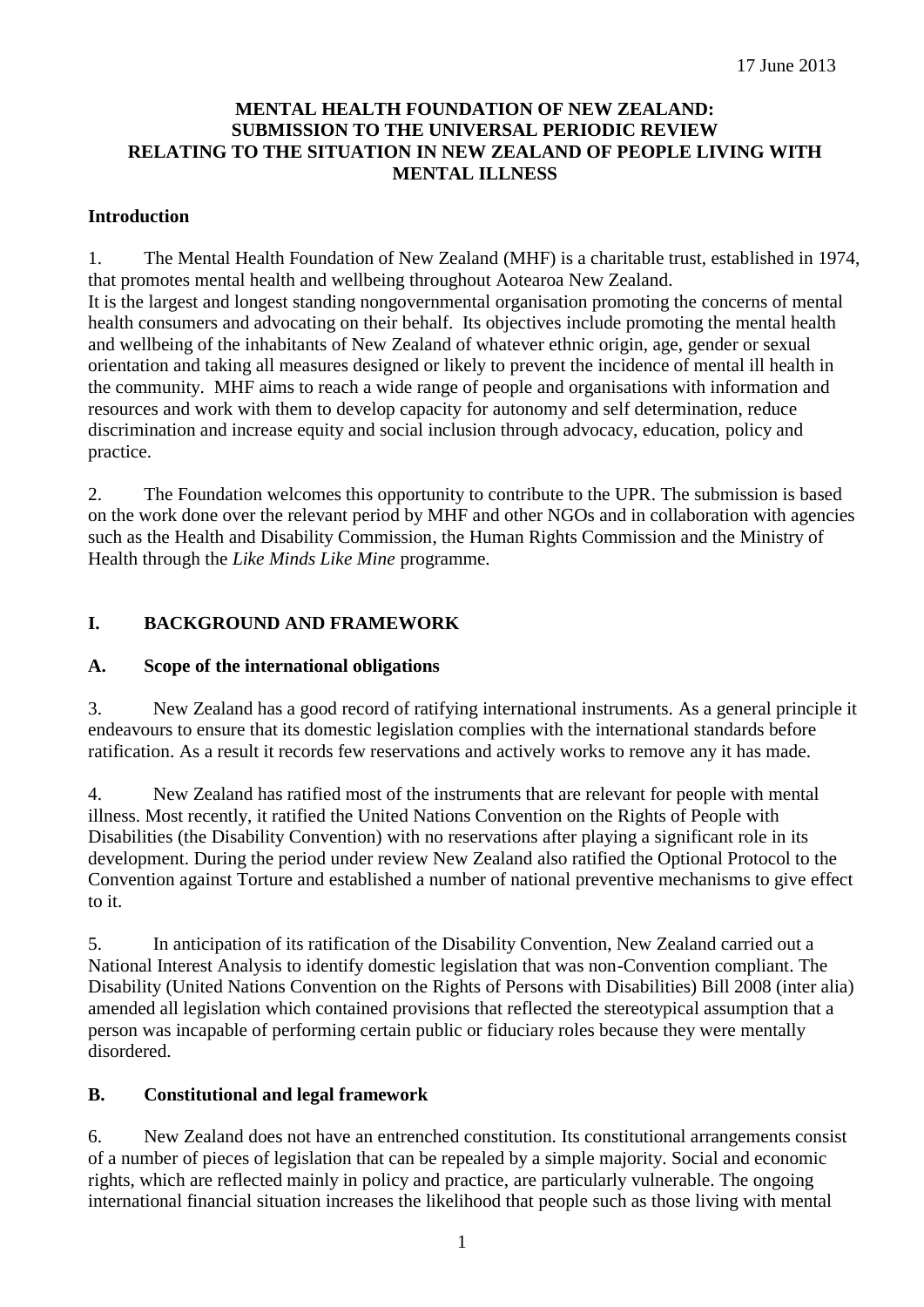illness – already among the most vulnerable - will suffer more than most in these areas. This is especially so as regards to the indigenous population as Maori are already disproportionally represented in mental illness statistics<sup>1</sup>, experience a poorer standard of living, higher unemployment, lower educational achievement<sup>2</sup>, lower social economic status and consequently poorer health.

This situation would be greatly improved if there was more comprehensive, statutory protection for social and economic rights.

7. The New Zealand Bill of Rights Act 1990 has been described as having quasi- constitutional status<sup>3</sup> but it is only recently that it has been accepted that provisions such as the right to be treated with dignity and humanity if detained<sup>4</sup>or not to be subjected to cruel or degrading treatment<sup>5</sup>, applied to people undergoing compulsory treatment under the Mental Health (Compulsory Assessment and Treatment) Act 1992 (the MH(CAT) Act).

8. The MH(CAT) Act itself was designed to comply with the UN Principles for the Protection of Persons with Mental Illness and for the Improvement of Mental Health Care (MI Principles) and for the most part it meets many of the necessary standards. However, when the MH(CAT) Act was reviewed for consistency with the Disability Convention anomalies were identified in both the legislation itself – for example, there is inadequate provision for patients to be informed of the reason for their continuing detention – and in how aspects of the legislation were implemented in practice – for example, the lack of a genuinely independent second psychiatric opinion where a patient refuses consent to the administration of electro-convulsive therapy.

9. A further problem with the legislation is that it is silent on the issue of capacity. The assumption being that if a person is committed under the MH(CAT)Act then they are automatically deemed to be incompetent to consent to treatment and they can be treated against their will. For example ECT was used on 160 people who were not able to consent to treatment during  $2011<sup>6</sup>$ .

10. MHF considers that, given New Zealand's ratification of the Disability Convention and improvements in best practice internationally, consideration should be given to reviewing of New Zealand's mental health law and other related legislation.

#### **II. PROMOTION AND PROTECTION OF HUMAN RIGHTS ON THE GROUND: IMPLEMENTATION OF THE INTERNATIONAL HUMAN RIGHTS OBLIGATIONS**

#### **Equality and non-discrimination**

11. For people with experience of mental illness, social exclusion and discrimination has been endemic in New Zealand society and continue to create barriers to their ability to live successful, fulfilling lives. In 1996, an inquiry into mental services<sup>7</sup> highlighted the need to reduce stigma and discrimination against people with mental illness in New Zealand. Two significant outcomes of the Inquiry were the establishment of the Mental Health Commission and a project by the Ministry of

*Inquiry).* Wellington: Author.

 $\overline{a}$ <sup>1</sup> Oakley Browne M. A., Wells J. E., & Scott K. M. (eds). 2006. *Te Rau Hinengaro: The New Zealand Mental Health Survey*. Wellington: Ministry of Health

<sup>2</sup> Mental Health Commission. (2011). *Measuring Social Inclusion. People with experience of mental distress and addiction*. Wellington: Author.

<sup>3</sup> Rishworth et al. *The New Zealand Bill of Rights Act 1990* OUP (2003) at 2

<sup>4</sup> Section 23(5) NZBORA

<sup>5</sup> Section 9 NZBORA

<sup>6</sup> Ministry of Health. (2012). *Office of the Director of Mental Health: Annual Report 2011*. Wellington: Author.

<sup>7</sup> Ministry of Health. (1996). *Inquiry under s.47 of the Health and Disability Services Act 1993 in Respect of Certain Mental Health Services: Report of the Ministerial Inquiry to the Minster of Health Hon Jenny Shipley (the Mason*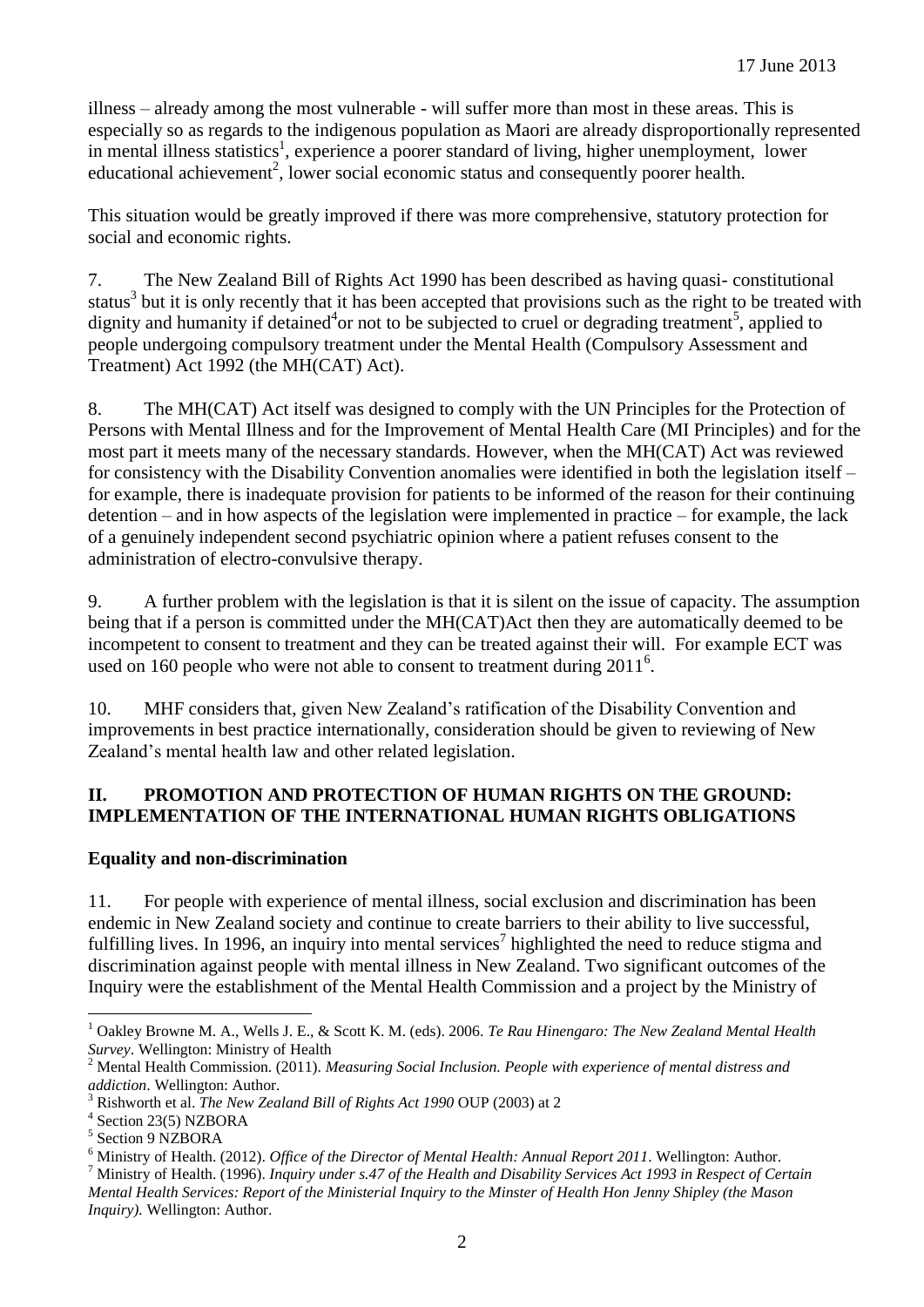Health – *Like Minds Like Mine Project to Counter Stigma and Discrimination Associated with Mental Illness*.

12. The Government is to be commended on the success of the *Like Minds* project and the accompanying advertising campaign. Both projects were the recipient of a number of prestigious awards and have succeeded in bringing about significant attitudinal change<sup>8</sup>. However, stigma and discrimination against people with mental illness persists 9 and people with mental distress feel less included in society than others which negatively impacts them and their communities across many life  $domains<sup>10</sup>$ .

13. The establishment of the Mental Health Commission was a positive outcome of the Mason Inquiry. Established under the Mental Health Commission Act 1997, the Commission was subject to a sunset clause which would have seen its demise in 2007 but was extended to 2015 by an amendment in 2007. MHF supported and welcomed this extension but had concerns about the Commission's mandate and limitations. In 2012 following the result of the Crown Entities Amendment Bill, the Mental Health Commission has been disestablished as a Crown Entity and a single Mental Health Commissioner has become a deputy in the Health and Disability Commissioners Office.

14. The Commission does not have oversight of the operation of the Act. MHF considers that the needs and requirements of people with experience of mental illness would be better served if the Mental Health Commission or the Office of the Health and Disability Commissioner's mandate was extended to give oversight of the operation of the MH(CAT) Act and to allow the Commissioner to deal with complaints from individuals about their treatment if detained under the Act.

## **Right to life, liberty and security of the person**

 $\overline{a}$ 

15. In 2004 the Human Rights Commission published Human Rights *in New Zealand Today: Nga Tika Tangata O Te Motu.* This was the first comprehensive review of human rights in New Zealand and formed the basis for the subsequent Action Plan for Human Rights. While mental health services attracted some positive feed back, the use of compulsion was criticised along with the inappropriate use of seclusion.

16. The Action Plan prioritised seclusion as an issue that needed for further attention and undertook to collaborate with the Mental Health Commission on a project to clarify the human rights issues around the use of seclusion. The resulting paper can be found at [http://www.hrc.co.nz/hrc\\_new/hrc/cms/files/documents/17-Jun-2008\\_10-14-](http://www.hrc.co.nz/hrc_new/hrc/cms/files/documents/17-Jun-2008_10-14-55_Seclusion_Report_FINAL_16June_2008.pdf) [55\\_Seclusion\\_Report\\_FINAL\\_16June\\_2008.pdf](http://www.hrc.co.nz/hrc_new/hrc/cms/files/documents/17-Jun-2008_10-14-55_Seclusion_Report_FINAL_16June_2008.pdf)

17. While there have been some attempts to change how seclusion is used in New Zealand, the use of seclusion remains high and varies between District Health Boards<sup>11</sup>. For instance while the rate of number of people placed in seclusion has reduced since a seclusion reduction policy was introduced in 2009, in 2011, of the 6072 patients who spent time in New Zealand mental health units, 14%

<sup>8</sup> Mental Health Commission. (2004). *Journeys Towards Equality: Taking Stock of New Zealand's Efforts to Reduce Discrimination against People with Experience of Mental Illness*. Wellington: Author.

<sup>9</sup> Peterson, D., Pere, L., Sheehan, N. & Surgenor, G. (2004). *Respect Costs Nothing: A survey of discrimination faced by people with experience of mental illness in Aotearoa New Zealand.* Auckland: Mental Health Foundation.

<sup>10</sup> Mental Health Commission. (2011). *Measuring Social Inclusion. People with experience of mental distress and addiction*. Wellington: Author.

<sup>&</sup>lt;sup>11</sup> Ministry of Health. (2012). *Rising to the Challenge. The Mental Health and Addiction Service Development Plan. 2012-2017.* Wellington: Author.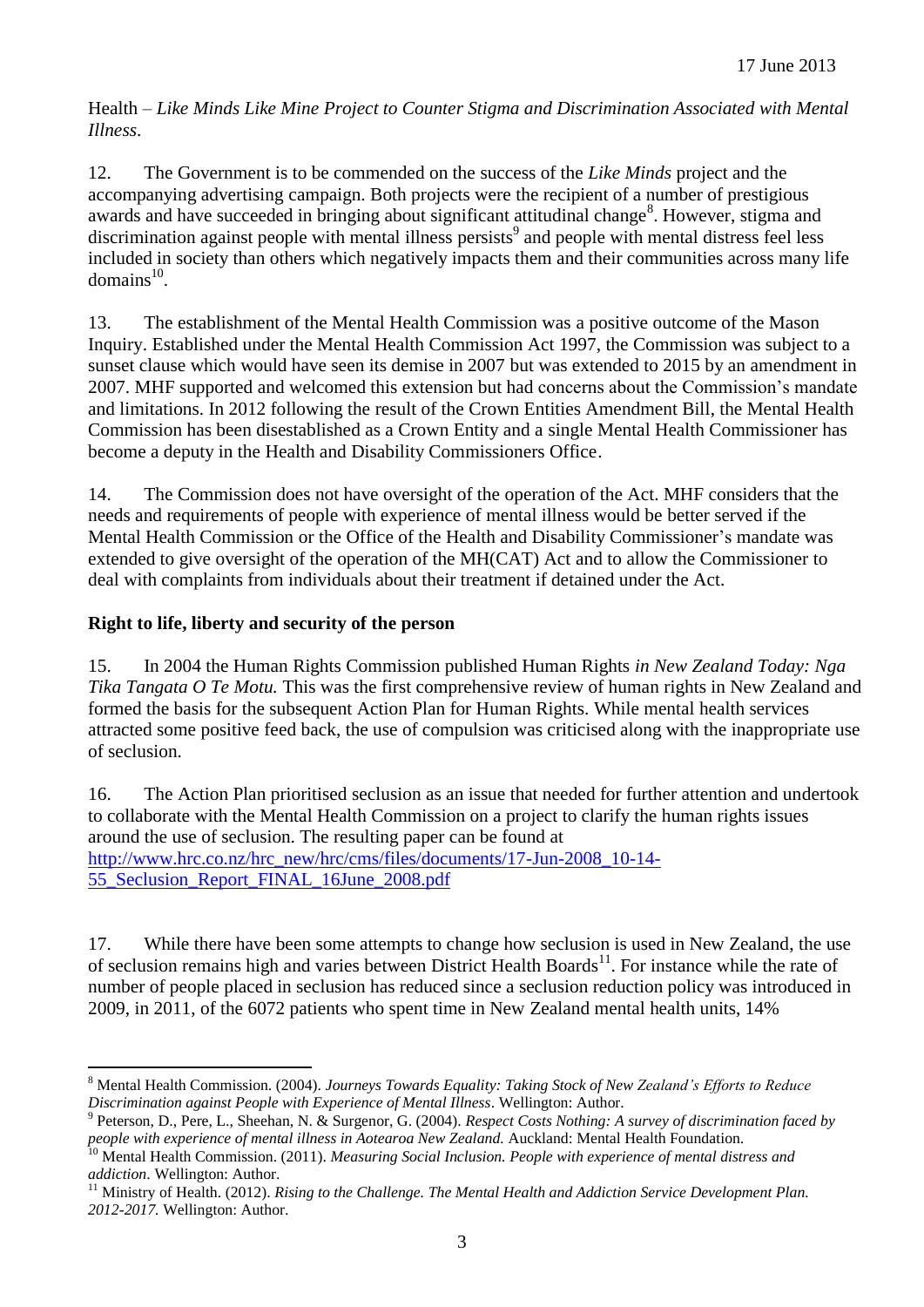experienced at least one seclusion event and Maori were more likely to be secluded that any other ethnic group<sup>12</sup>. The use of seclusion also varied widely according to geographic location.

18. Given the potential abuse of human rights that can result from the misuse of seclusion, MHF considers it should either be eliminated entirely or there should be a stronger commitment to ensuring its use is restricted to very limited, clearly specified circumstances and used only in extreme situations where it is the least intrusive way of managing dangerous behaviour.

19. Electro-convulsive therapy (ECT) is used for therapeutic purposes in New Zealand. The conditions under which it can be administered are found in the MH(CAT) Act. Under section 60(a) ECT may be given with the person's written consent. If the person does not consent, ECT may still be administered if it is considered to be in their interest by a psychiatrist appointed by the Review  $Tribunal<sup>13</sup>$ .

20. There is no requirement that the opinion needs to be supported by any evidence. Treatment does not even need to be in the patient's best interests. It may simply be clinically expedient and overlook other more benign treatments that are less intrusive but have the same effect. Further the psychiatrist appointed to provide the second opinion may often not be truly independent.

21. In response to public concern there have been two reviews of the administration of ECT in New Zealand over this period<sup>14</sup>. Both made it clear that it was not acceptable to use the MH(CAT) Act to administer ECT to competent patients who did not consent and recommended that the Act should be amended to ensure that ECT is only administered with consent or at the very least more stringent controls are established either by ensuring a truly independent second opinion or developing an objective best interests test. To date this has not happened.

The Mental Health Foundation provided a submission in 2007 proposing that ECT should never be used without the informed and genuine consent of the recipient.

23. Part 8 of the MH(CAT) Act sets out the provisions applicable to patients under the age of 17 years. In general, other than requiring the consent of guardians, a prohibition against brain surgery and the use of a child psychiatrist, patients under 17 are subject to the provisions of the MH(CAT) Act in the same way as any other patient. There is no requirement that children should be kept separate from adults and there are significant disparities in levels of funding and services available for infants, children and young people in comparison to the adult population<sup>15</sup>.

#### **Right to work**

24. The ability to access and retain employment is a critical factor in recovery from mental illness but a combination of discrimination and stereotypic assumptions means that people with mental illness face significant barriers to employment and inadequate access to services and support to enable them to overcome the barriers<sup>16</sup>. A 2011 study found the people with symptoms of mental distress are significantly less likely to be employed and be satisfied with their job than people with no symptoms,

 $\overline{a}$ <sup>12</sup> Ministry of Health. (2012). *Office of the Director of Mental Health: Annual Report 2011*. Wellington: Author. <sup>13</sup> Section 60(b) MH(CAT) Act

<sup>&</sup>lt;sup>14</sup> Ministry of Health. (2004). *Use of Electroconvulsive Therapy (ECT) in New Zealand: A Review of the Efficacy, Safety and Regulatory Controls* Wellington: Author and an inquiry by the Health Select Committee *Electroconvulsive Treatment* in 2007.

<sup>&</sup>lt;sup>15</sup> The Werry Centre. (2011). *2010 Stocktake of Infant, Child and Adolescent Mental Health and Alcohol and Other Drug Services in New Zealand*. Auckland: Author.

<sup>16</sup> Mental Health Commission. (2011). *Measuring Social Inclusion. People with experience of mental distress and addiction*. Wellington: Author.